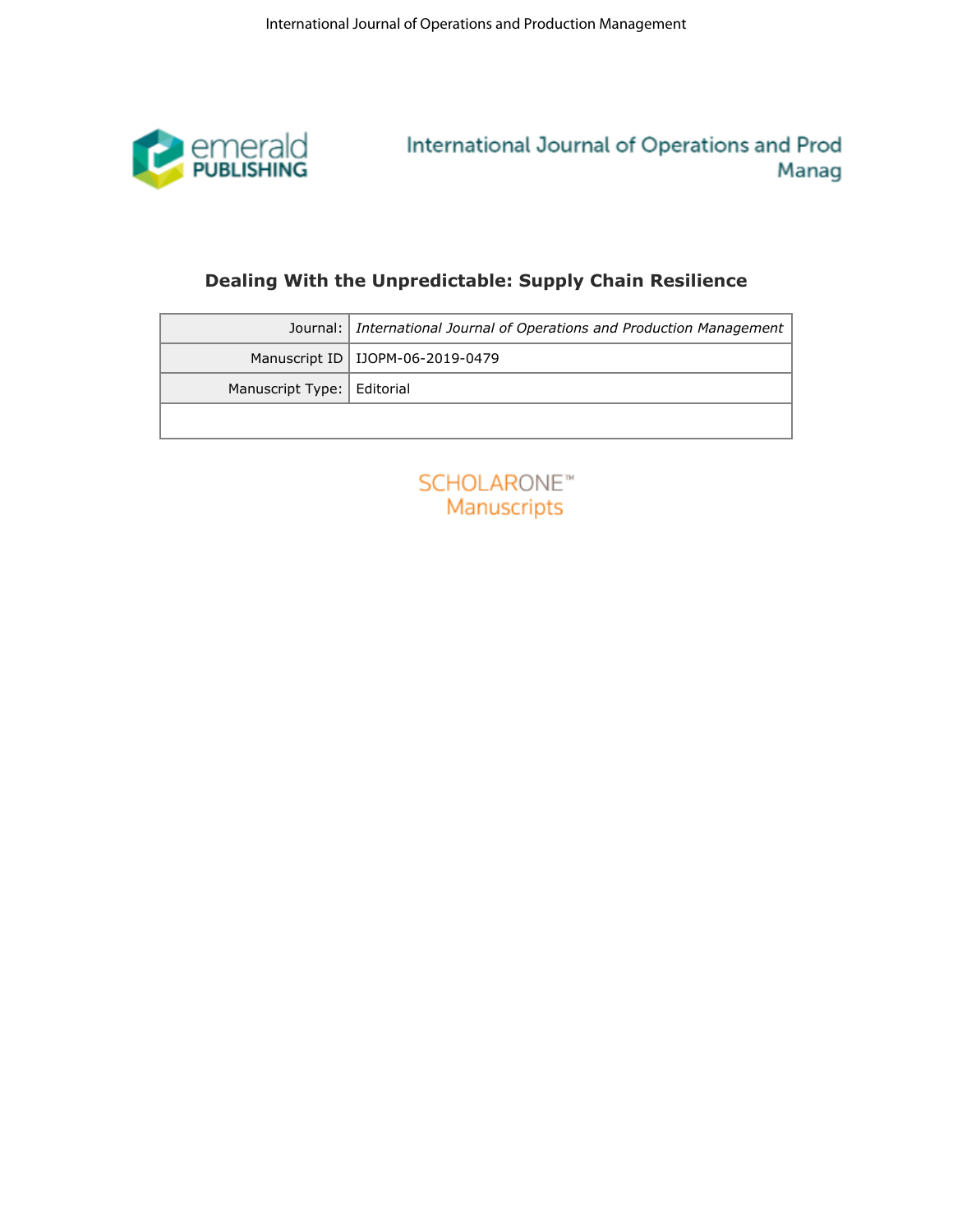# **Dealing With the Unpredictable: Supply Chain Resilience**

# **1. Introduction**

It is estimated that almost three quarters of organisations experience a supply chain disruption each year (BCI, 2018), i.e. an event that impacts the flow of goods, materials, and/ or services (Craighead et al., 2007), thereby limiting the ability of an organisation to serve the end consumer (Jüttner, 2005). The disruptions felt by supply chains are wide ranging. For example, while some originate from within the supply chain, such as a production line break down, IT problems, demand fluctuations, sustainability issues or quality problems, others are external and due, amongst other causes, to labour strikes, regulatory changes, weather conditions, financial turbulence, terrorism, and counterfeiting. This breadth of threat also reminds us that disruptions can be man-made and somewhat controllable or a result of the natural environment and consequently more unpredictable. Meanwhile, the performance impact of such events is also dependent on the severity and duration of the disruption as well as on the supply chain's competency and experience in dealing with disruptions and threats.

**IDealing With the Unpredictable:**<br> **Dealing With the Unpredictable:**<br> **Supply Chain Resilience**<br> **I** Interduction<br> **IS** Interduction<br> **IS** Interduction<br> **IS** Interduction<br> **IS** Interduction<br> **ISON Chain Resilience**<br> **ISO** Some organisations are better able to reduce the severity and duration of disruptions to their supply chains than their competitors; and it is argued that this is because they are more resilient (Christopher and Peck, 2004; Sheffi and Rice, 2005). Supply Chain Resilience (SCRes) can be an important strategic weapon in the current competitive environment and is at the heart of contemporary supply chain management thinking and research (Melnyk et al., 2014; Pettit et al., 2019). SCRes is the capability of supply chains to operate in the face of disturbances and disruptions with or without a limited decrease in their performance (Christopher and Peck, 2004). The review by Tukamuhabwa et al. (2015, p.8) defined SCRes not only in terms of the ability of "a supply chain to prepare for and/or respond to disruptions, to make a timely and cost effective recovery, and therefore progress to a post-disruption state of operations" but also in terms of its ability to reemerge in "ideally, a better state than prior to the disruption" thereby gaining ground on the competition by bouncing back or taking advantage of new opportunities better than other firms that were affected.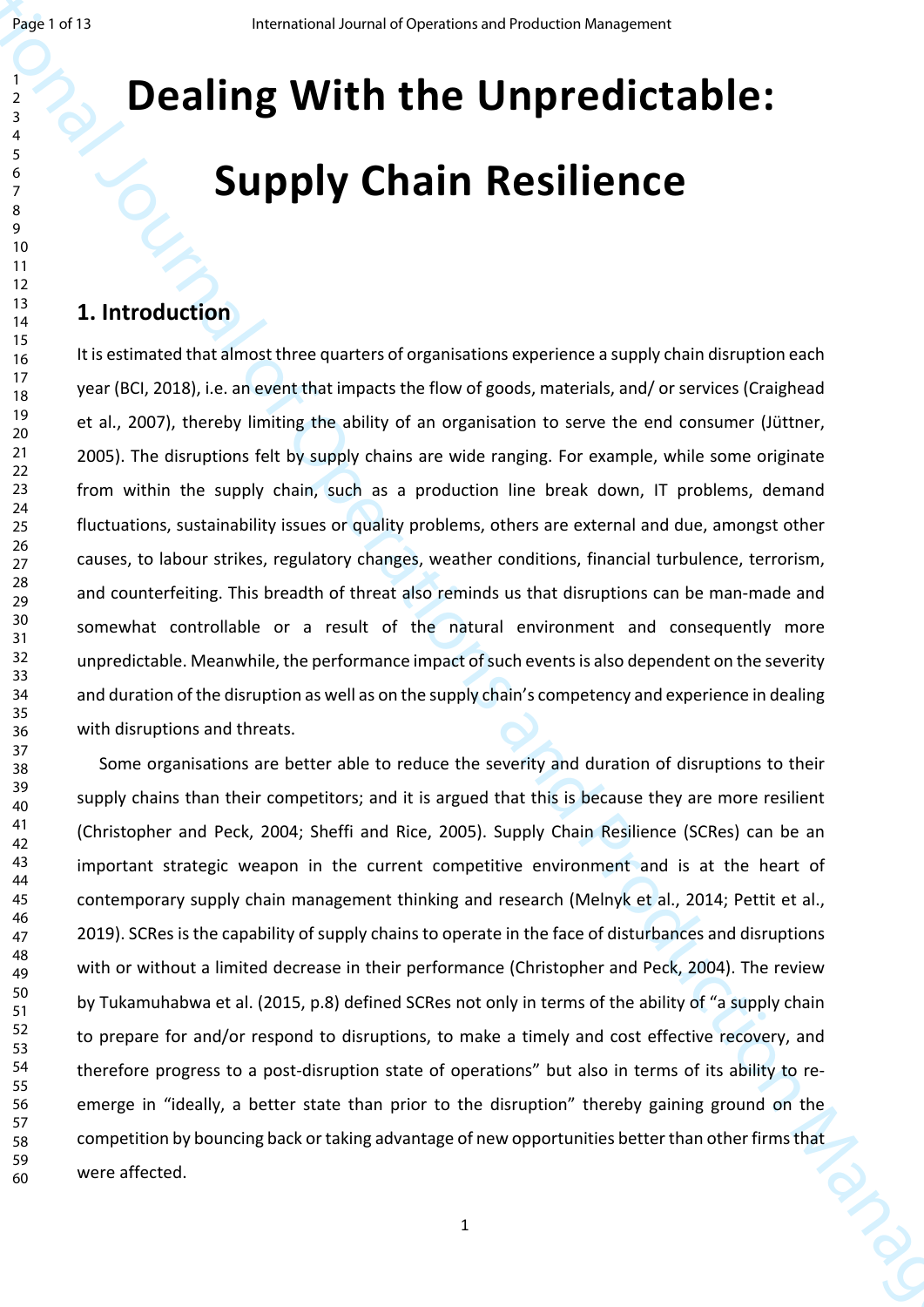The concept of SCRes has received significant attention in recent years from practitioners. For example, a survey by the World Economic Forum (2013) revealed that more than 80% of companies are concerned about the resilience of their supply chains; and the Business Continuity Institute found that disruptions cost 10% of firms more than 1 million Euros per year and as much as 101-250 million Euros (BCI, 2018). Consequently, SCRes has become a topic of significant academic attention (e.g., Sheffi, 2005; Brandon-Jones et al., 2014; Ambulkar et al., 2015; Hohenstein et al., 2015; Scholten and Schilder, 2015; Stevenson and Busby, 2015; Kamalahmadi and Parast, 2016; Purvis et al., 2016; Tukamuhabwa et al., 2017; MacDonald et al., 2018; Scholten et al., 2019). Further, resilience as a theme has become important not only in industries such as insurance, food, automotive, and electronics but also as an area for governmental and inter-governmental attention, as reflected in calls for H2020 projects on, for instance, city resilience. Hence, achieving and increasing SCRes is high on the agenda of researchers, organisations, supply chains, industries, governments, and economic institutions.

# **2. Aims of the Special Issue**

From the context of Detectional Antarctic State is non-text of the state of the state of the state of the state of the state of Detection in turnel functions and the state of Operations and the state of Operations and the Despite the attention, growth in publications and the research progress made in SCRes to date, it has been highlighted that the empirical base and exploration of SCRes is limited so far (e.g., Tukamuhabwa et al., 2015) and that a considerable part of the available SCRes literature is conceptual in nature (e.g., Ponomarov and Holcomb, 2009). At the same time, several recent literature reviews on the topic (e.g., Hohenstein et al., 2015; Tukamuhabwa et al., 2015; Kamalahmadi and Parast, 2016; Ali et al., 2017; Kochan and Nowicki, 2018; Stone and Rahimifard, 2018) have shown that SCRes research has established supply chain principles that underpin resilience (Christopher and Peck, 2004; Sheffi, 2005); identified and explored formative elements of resilience (e.g., Jüttner and Maklan, 2011) and their interrelationship (e.g., Brandon-Jones et al., 2014; Scholten and Schilder, 2015; Gligor et al., 2019); studied SCRes in specific contexts, such as disaster relief (e.g., Day, 2014; Scholten et al., 2014) and the agri-food industry (Leat and Revoredo-Giha, 2013); related resilience to sustainability (e.g., Fahimnia and Jabbarzadeh, 2016; Ivanov, 2018); and begun to examine the impact of big data analytics and innovative technologies on resilience (e.g., Papadopoulos et al., 2017; Dubey et al., 2019; Min, 2019).

Notwithstanding the above contributions, there remains much scope for further work. For example, we know relatively little about what constitutes SCRes beyond top-level generic supply chain strategies; how strategies for building SCRes relate to one another; if and how SCRes can be measured *before* the unexpected happens; how SCRes relates to other supply chain concepts that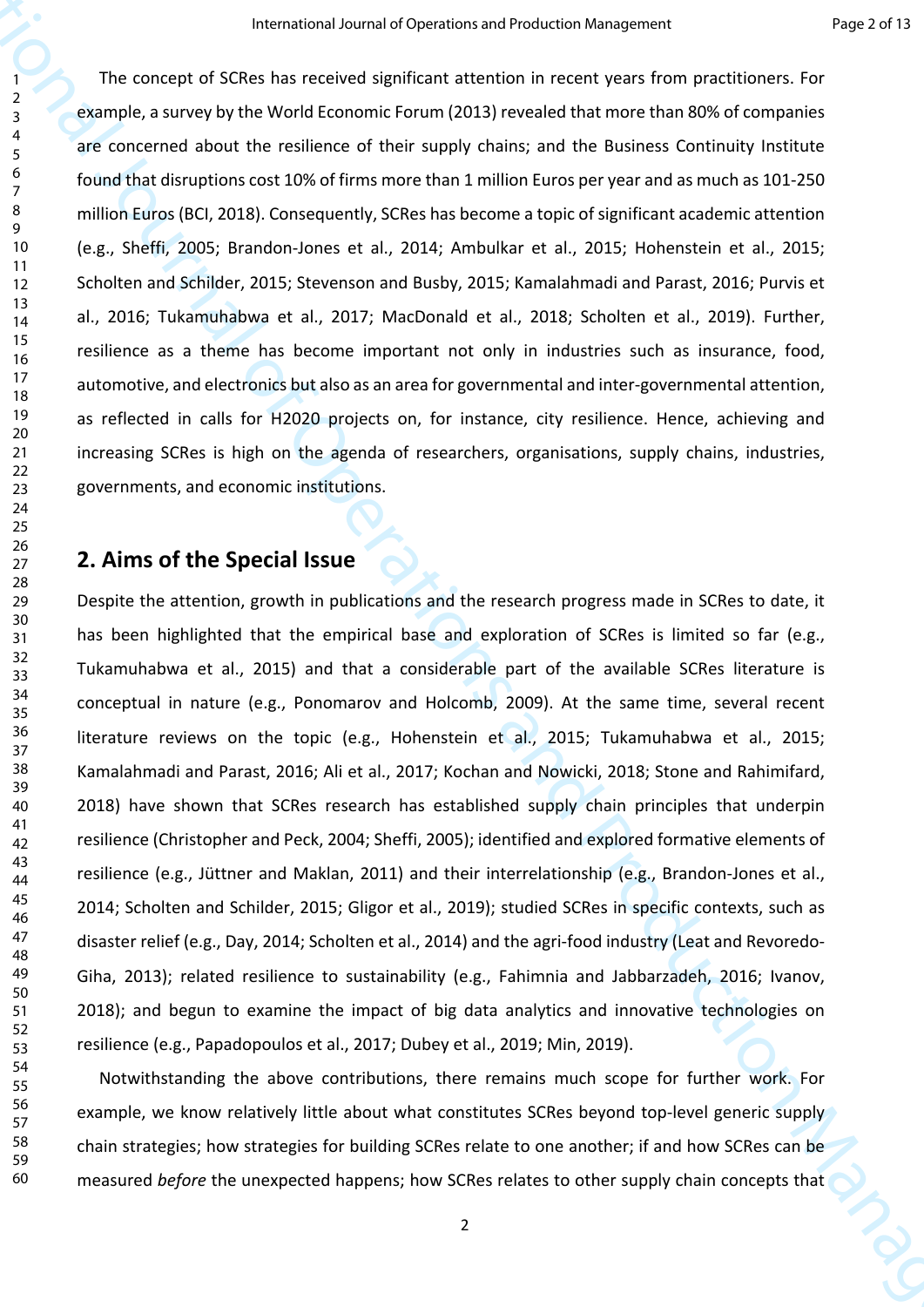help to improve performance, including supply chain integration, sustainability, quality management, and lean; and there is limited understanding of behavioural aspects of building resilience. Further, most studies to date have focused on resilience at the organisational level rather than looking more closely at the individuals within firms that make decisions or, importantly, looking truly at the level of the supply chain or beyond. Moreover, the literature has thus far made limited use of existing theory frames to further our understanding of SCRes. The most notable theory frames used to date are the resource based view (e.g., Ponomarov and Holcomb, 2009; Blackhurst et al. 2011), systems theory (e.g., Erol et al., 2010; Blackhurst et al., 2011), contingency theory (e.g., Brandon-Jones et al., 2014), dynamic capabilities (e.g., Brusset and Teller, 2017; Chowdhury and Quaddus, 2017), social capital theory (Gölgeci and Kuivalainen, 2019), and complex adaptive systems theory (e.g., Day, 2014). Using other theory frames may provide additional explanatory power and further our understanding of SCRes. Finally, given the very nature of SCRes, it seems natural to import insights from other disciplines into Operations Management to better understand SCRes (Van der Vegt et al., 2015).

**International of Constrainer Constrainer Systems and Constrainer Systems and Constrainer Systems and Constrainer Constrainer Constrainer Systems and Definition Constrainer Constrainer Constrainer Constrainer Constrainer** In the light of the above, we called for papers seeking contributions that extended the literature and expanded the knowledge base in order to further develop our understanding and strengthen the theoretical underpinning of SCRes. Our ambition was to gain insights into, for example, how SCRes impacts performance; if and how SCRes links to other concepts, such as sustainability or SC integration; how specific or one-off disruptions, such as an economic crises, Brexit or flooding, influence supply chains and what strategies companies and supply chains use to mitigate these disruptions or their inherent risks; SCRes in under-represented contexts, including developing countries and Small and Medium sized Enterprises (SMEs) to improve understanding of SCRes, its antecedents, and impact; and SCRes in the overall supply chain through chain-wide research. Ultimately, this special issue is comprised of four papers that fit the call and satisfied the publication standards required by IJOPM – although the initial number of submissions would have been enough to fill a whole volume of IJOPM (around 70 formal submissions from 18 different countries). Reflecting upon these papers and their content as well as on a number of interesting recent papers and the subject of some of the rejected papers, we recognise that SCRes as a supply chain construct needs to be considered at different levels of aggregation and analysis, as depicted in Figure 1 – a four-level framework for SCRes. The four levels depicted in Figure 1 are unpacked in the following section, which also introduces and positions the four special issue papers in terms of their contributions to one or more levels of the framework. contributions to one or more levels of the framework.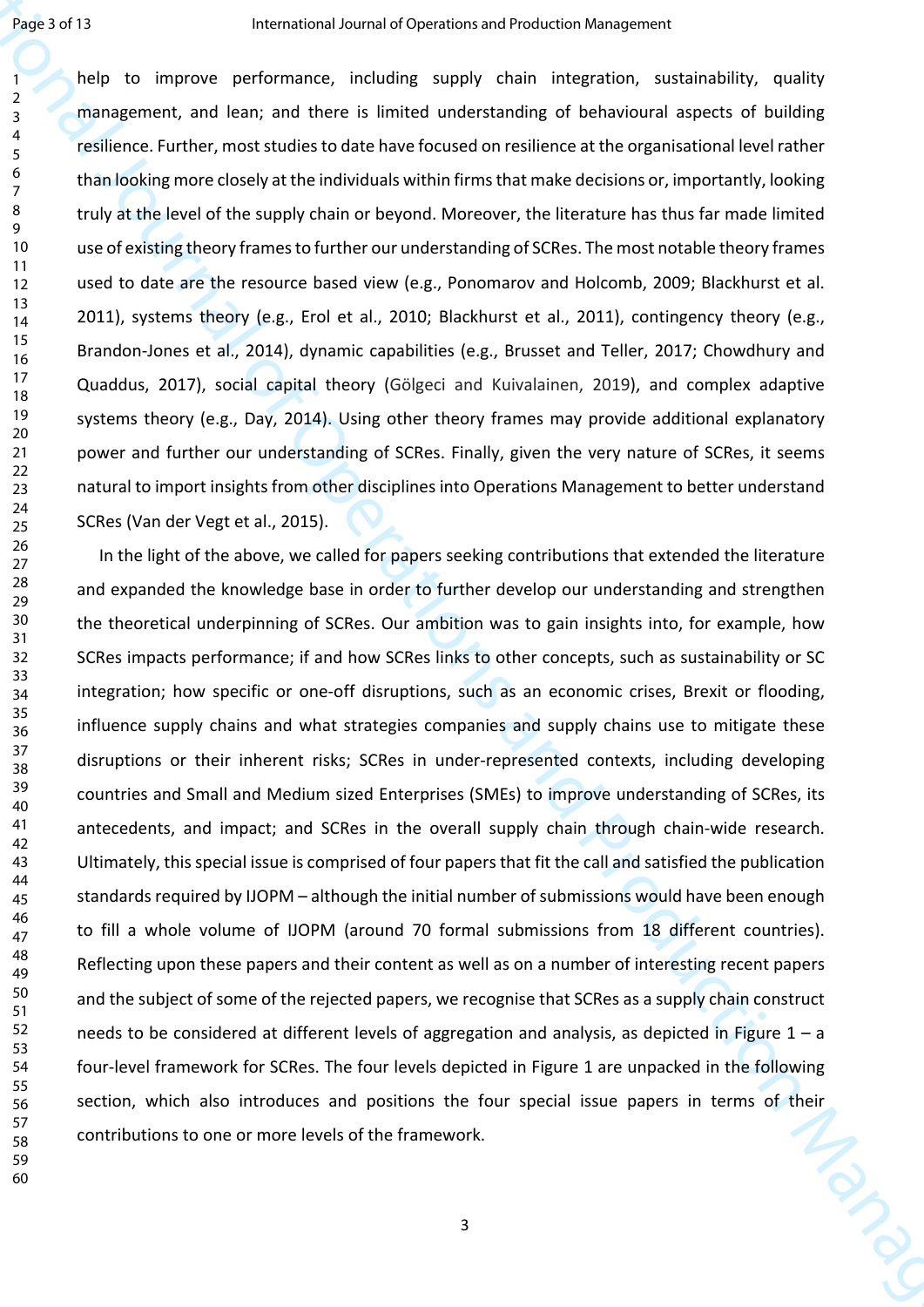

*Figure 1: A Four- Level Framework for Supply Chain Resilience*

# **3. Four Levels of SCRes and the Contributions of the Special Issue Papers**

### **3.1 SCRes Level 1: Individuals and Teams**

Supply chain management is human-centric and almost all studied contexts contain and revolve around people. Indeed, the success of tools and techniques, and the accuracy of theories, relies heavily on the individuals and teams making decisions or improving processes (Bendoly et al., 2006; Croson et al., 2013). This also holds true in the specific area of SCRes. The origins of the concept of resilience lie in the field of psychology where the individual and their resistance to adversarial events is a central point of concern and attention (van der Vegt et al., 2015). Yet, while there is some acknowledgement of the role of individuals and teams in the SCRes literature (e.g., Fahimnia et al., 2019), SCRes is mainly seen as a system characteristic rooted in concepts of engineering and ecological science (van der Vegt et al., 2015). In contrast, this special issue includes three papers that begin to contribute novel insights to the individual/ team level of building SCRes.

International Journal of Contentional of Operations and Projection Parameters<br>
International of Contention Management<br>
International of Operations and Theorem is a sphere to the operation Management<br> **3.** Four Levels of S The paper by Vanpoucke et al. (2019) provides a behavioural perspective on the development of supply-side resilience, focusing on the decisions made by managers. It is thus focused on the individual and his/ her influence on decisions relating to the resilience of the supply chain. Primary data is collected from 113 buyers using two experimental scenarios featuring supply-side disruptions of low and high probability. The paper shows that risk propensity affects the type of risk mitigation strategy employed by buyers, providing an insight into how risk propensity influences the risk mitigation decision-making process. The work expands the literature by offering an insight into how buyers actually make decisions to build resilience. In addition, it provides a new methodological approach within the SCRes literature: while experimental approaches are widely used in the risk literature, to date they are scarce in the field of SCRes. The paper may provide a springboard for further experimental research considering other characteristics of supply chain disruptions, other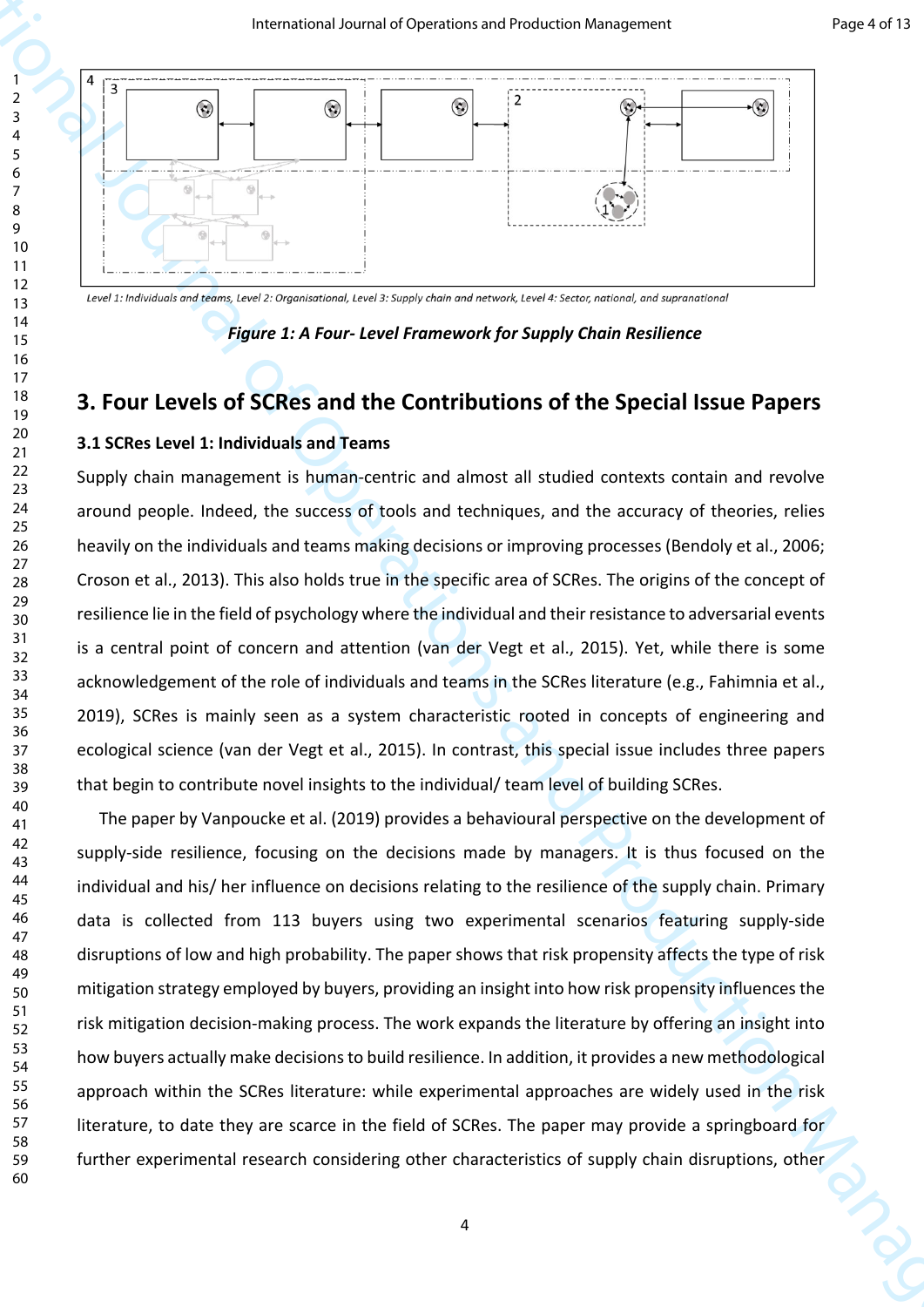strategies for building resilience and their deployment, and work that goes beyond the supply-side decisions of the buyer towards a more supply chain view.

**International of the continents and vice-tens with continent and vice-tens when the computer of detections and the detection of the detection of the detection Management detection (Alexandre Detection Management Continen** Moving from the individual to a team-based perspective, the paper by Rubbio et al. (2019) in this special issue draws on dynamic capabilities theory to explore how surgery wards in two Italian hospitals employ resilient behaviour to solve operational failures and improve patient safety. As such, it studies the effect of team decisions – a ward's nurses and physicians – within a larger organisation. Employing an in-depth case study approach, the authors identify five dynamic capabilities related to individual and team behaviour, knowledge, and experience. The findings show that resilience practices are not necessarily linked to an organisational routine or a managerial process, and thus the work emphasizes the importance of individual and team level contributions to SCRes. While contributing new insights at this lowest SCRes level, the paper also provides a rare insight into how digital technologies can support such behavioural capabilities.

Finally, the paper from Polyviou et al. (2019) includes some new insights on this first level of analysis. The authors explore how resources or capabilities enhance SCRes and find that particularly internal social capital, comprised of interpersonal relationships, commitment, respect and employee tenure, matters. As such, it provides an insight into resilience-enhancing resources that are not rooted in a firm's supply chain operations but in its human resources.

### **3.2 SCRes Level 2: Organisational**

Resilience to supply chain disruptions can be built at an organisational level by, for example, keeping redundancies in the form of spare capacity or additional inventory, or by creating visibility in processes and routines (e.g., Jüttner and Maklan, 2011). To date, much of the SCRes research has focused on this level of analysis, i.e. on how a focal company can or should deal with disruptions in their supply chain for its own gain, either by developing specific capabilities and/or by restructuring their supply chain, and in terms of how it can deal with suppliers (e.g., Ambulkar et al., 2015). The insights that have been provided to date are largely generic and while these are valuable there has been limited attention to date on specific organisational factors such as the size, culture or nature of an organisation or how these factors affect resilience.

The paper by Polyviou et al. (2019) in this special issue provides an organisational level study of SCRes based on four case studies of manufacturing organisations. The paper is novel in its focus on medium sized firms, highlighting the particular challenges they face in applying existing generic SCRes insights. For example, on the one hand, such firms do not have the resources, scale, or influence to develop multiple resilience-enhancing capabilities in the same way as large firms while,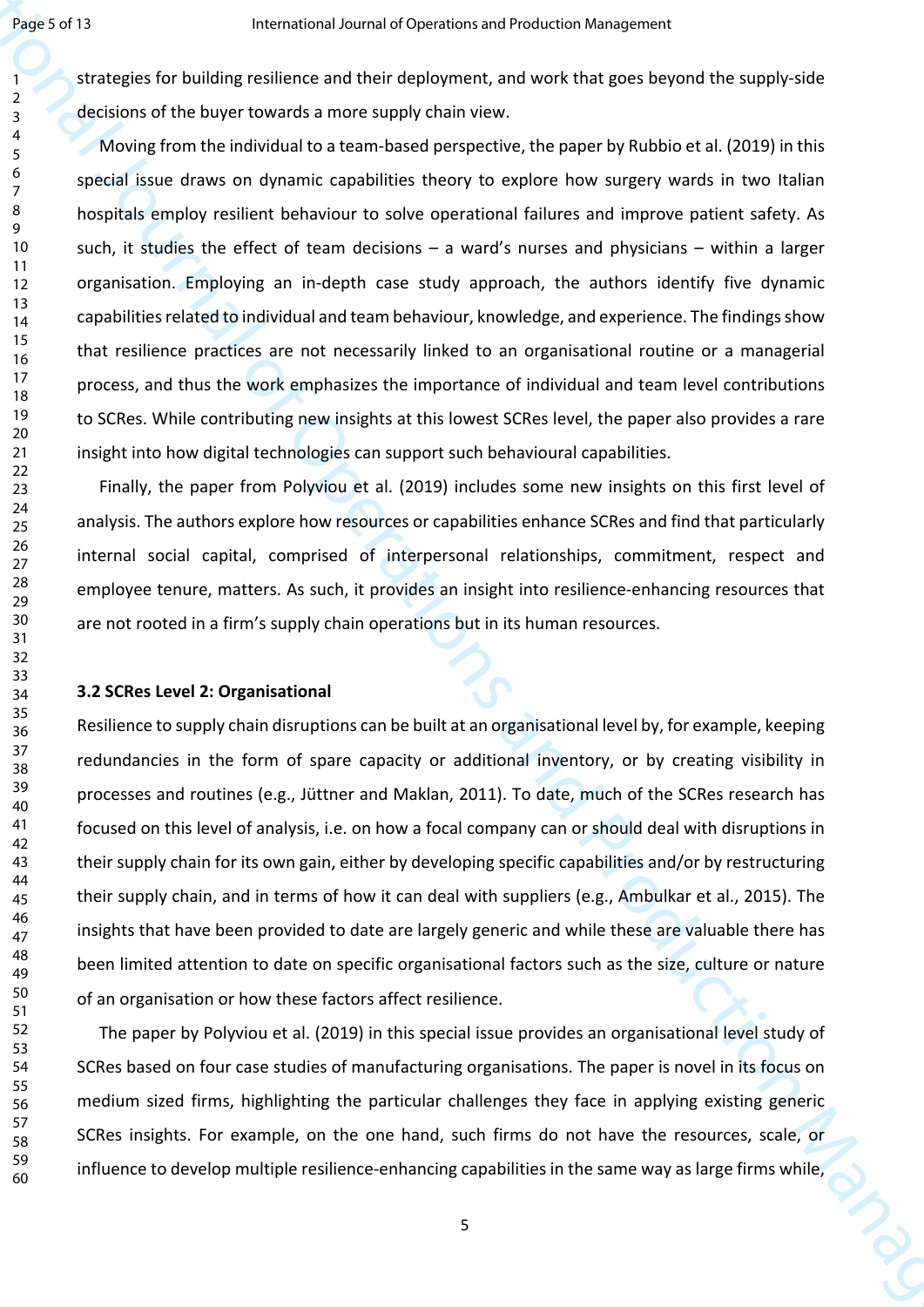on the other hand, they are too large to obtain the support offered to small firms. As described above, the paper draws attention to internal social capital and the role of a firm's human resources (Level 1) for building organisational level SCRes (Level 2). As such, it also provides valuable insights into the interactions between different levels of our framework for building SCRes.

### **3.3 SCRes Level 3: Supply Chain and Network**

From the characteristic term is a studient and visitation Vieneterist<br>
2. Since the lands they are too international the sampent offered to rund firsts, as distributed<br>
2. Since the maper down according to obtain the samp Similar to the fields of supply chain integration (Frohlich and Westbrook, 2001; Flynn et al., 2010) and sustainability, where a multi-tier approach has been advocated (e.g., Hartmann and Moeller, 2014; Tachizawa and Wong, 2014), it is argued that resilience is not something to be pursued at the organisational level only. Ultimately, the resilience of the supply chain as a whole depends on the capability of the individual chain partners and on the broader network, even including competitors (Scholten and Schilder, 2015). To date, most contributions to Level 3 of the SCRes framework have been limited to a dyadic focus, i.e. on a buyer organisation and its immediate tier one suppliers. This is perhaps understandable given that first-tier suppliers are the predominant source of supply chain disruptions (BCI, 2018). Yet, this narrow focus might neglect opportunities and threats beyond the dyadic relationship (see also literature on the bullwhip effect, e.g., Lee et al., 1997). A broader focus could, for example, identify the transformation or migration of a risk from one point in the network to another, as has been shown by Tukamuhabwa et al. (2017). As such, supply chains that are disrupted and aim to be resilient could rethink where redundancy can be located in their chain, specifically if it relates to additional inventory. Such a question can be compared to the location of inventories for normal functioning chains where concepts such as vendor managed inventory (VMI) help to reduce stocks and improve chain performance.

The paper by Martins de Sá et al. (2019) in this special issue studies two supply chains over three tiers and how these supply chains were prepared for, responded to and recovered from a supply chain disruption. The authors provide a rare study of how each node contributes to the overall process of building resilience; and they note that investigating SCRes from the perspective of the focal firm only may omit consequences for the overall supply chain. In the context of supply chains with low interdependence between actors, the authors find that resilience is mainly built at the organisational level (Level 2), where firms implement isolated solutions rather than strategies for building SCRes in the overall chain/network. At the same time, the authors also find that despite no evidence of resilience at the most upstream node, both of the supply chains they studied were resilient. This suggests that SCRes is not dependent on the overall chain but rather on specific nodes. More specifically, the authors conclude that resilience is more dependent on the capacity of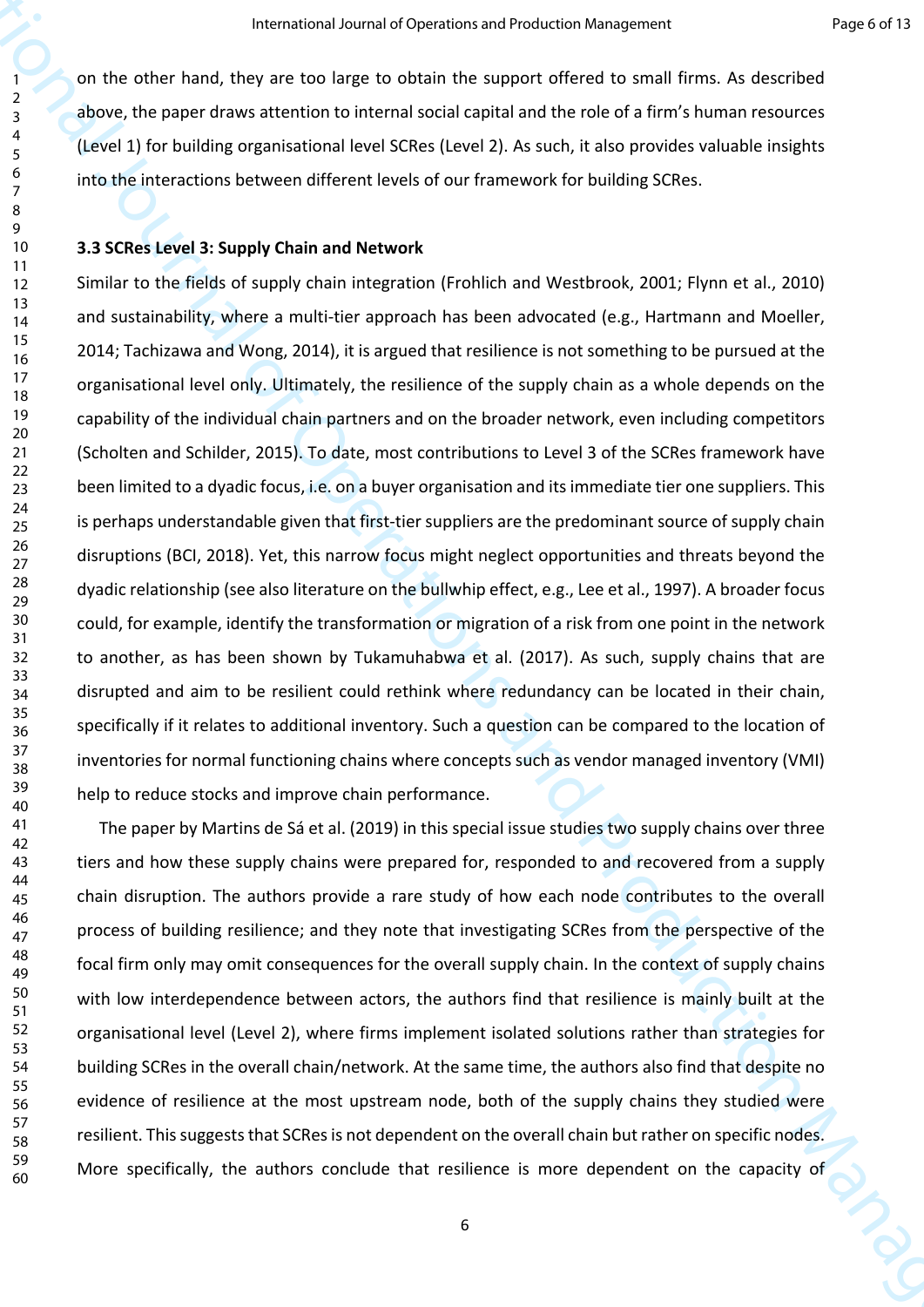downstream actors who are responsible for delivery to the end consumer than on upstream nodes. This may seem somewhat counter-intuitive when considering previous literature suggestions and would not have been identified if a supply chain level approach had not been taken. There is potential to build on the contribution of this paper in future studies and to conduct similar investigations in supply chains with greater levels of interdependence between actors.

#### **3.4 SCRes Level 4: Sectors, National and Supranational**

It is important that management practice and research takes account of the wider context; this is also important to research on SCRes (Leat and Revoredo-Giha, 2013), which should consider the broader context in which individuals, firms, and supply chains are embedded and how they can contribute to resilience at a higher level of aggregation. Indeed, building SCRes can require organisations and supply chains to contribute to resilience at an industry, national, or supranational level. The paper by Rubbio et al. (2019) contained in this special issue is a starting point for such research. To the best of our knowledge, it is the first to extend SCRes to the healthcare sector. The authors find that healthcare knowledge in relation to experience, clinical knowledge and organisational dynamics are antecedents of readiness, flexibility, and collaboration, which are dynamic capabilities required for exhibiting resilient behaviour. Resilience at the firm level becomes an antecedent for building the resilience of the sector.

**Pook ratio.** The mean condition and Poperation and Positive Valence was present and Analytics and Analytics and Analytics and Analytics and Analytics and Analytics and Analytics and Analytics and Analytics and Analytics There is also a need to consider how organisations and supply chains can be resilient to threats that have consequences for entire industries, countries, or more. Here, research has begun to examine the resilience of supply chains to constitutional changes that affect an entire sector or are nationwide, including the effects of Brexit on agri-food supply chains in the UK (Hendry et al., 2019) and how energy supply chains build resilience with implications for the support mechanisms that should be introduced or improved by the European Union (Urciuoli et al., 2014). At the same time, research has called for the impact of transnational phenomena such as the belt and road initiative on supply chain resilience to be examined (Thürer et al., 2019). The paper by Martins de Sá et al. (2019) in this special issue adds further insight to agricultural supply chain resilience, as previously explored by Leat and Revoredo-Giha (2013) and synthesised by Stone and Rahimifard (2018), by studying a sugarcane and an orange supply chain.

Other existing literature at this fourth level of analysis takes a more extreme point of view. It focuses on humanitarian logistics and disaster management (Kovács and Spens, 2007; Kunz et al., 20), often studying a specific disaster and its effect on managing a supply chain that delivers services to affected populations (e.g., Perry, 2007; Holguín-Veras et al., 2014; Dufour et al., 2018). The paper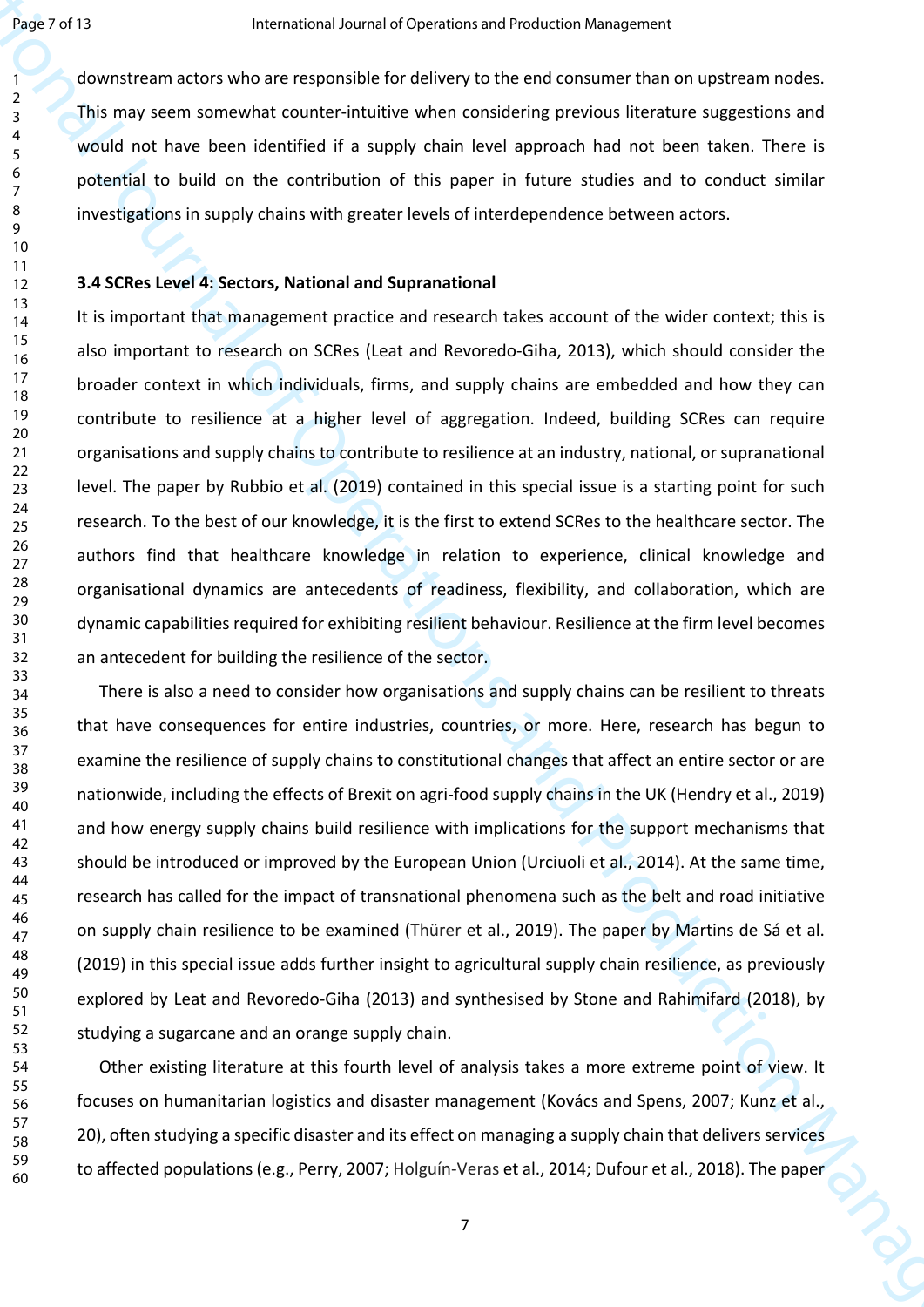International phonon is considered and systems and responses<br>  $\frac{1}{2}$  and the system internal of Operation Management Considers and the system constrained distants on a matrix of the operation Considers and the system o by Martins de Sá et al. (2019) also focuses on a particular natural disaster – an extreme drought in 2014/2015 – and how it affected the resilience of two supply chains. As such, it departs from the regular disaster management literature in studying the effect of a slow onset disaster on ongoing commercial supply chains rather than those of humanitarian organisations. The authors' findings highlight the importance of information sharing about Level 4 aspects such as climate across Level 3, i.e. the supply chain, to increase risk awareness and willingness to adapt. At the same time, the broader network (Level 3) is found to be important as associations, cooperatives, and government organisations are relevant to fostering knowledge and training across the supply chain.

# *4. Supply Chain Resilience: Where to Next?*

The papers included in this special issue are testament to the novel, interesting and high quality SCRes research being undertaken at different levels of aggregation and analysis. The intersection of these different levels is depicted in the framework contained in Figure 1. We hope that, together with this framework, the contributions of the papers in this special issue spark further ideas and research in the future. There remains much scope for expanding our understanding of SCRes, as also recently identified in a review by Pettit et al. (2019), especially in the more underrepresented areas of the framework described in this introductory essay.

We conclude by providing a few examples of areas that would be interesting to study further in the coming years in the context of SCRes:

- Level 1: the role of individual managers, including their risk perceptions and approaches to decision making, and their effect in order to identify personality characteristics and behaviours that help in enhancing resilience; and the composition and effective decision making structure of teams, including both regular management teams for responding to 'everyday' disruptions and emergency teams for responding to crises and unpredictable threats;
- Level 2: interactions between teams within an organisation in building resilience; the role of cross-functional teams and their effect on resilience; the nature of an organisation (e.g., for-profit *vs.* not-for-profit) and how this affects the threats a firm faces and how it approaches resilience using its resource base; different organisational cultures; and other organisational theories;
- Level 3: the value of relationships between buyers and suppliers not only at an organisational level but also at an interpersonal level (individual/ team) in building resilience; the role of the broader network, including competitors, in responding to disruptions that have a broad resonance; supply chain structural components, such as upstream and downstream tiers or the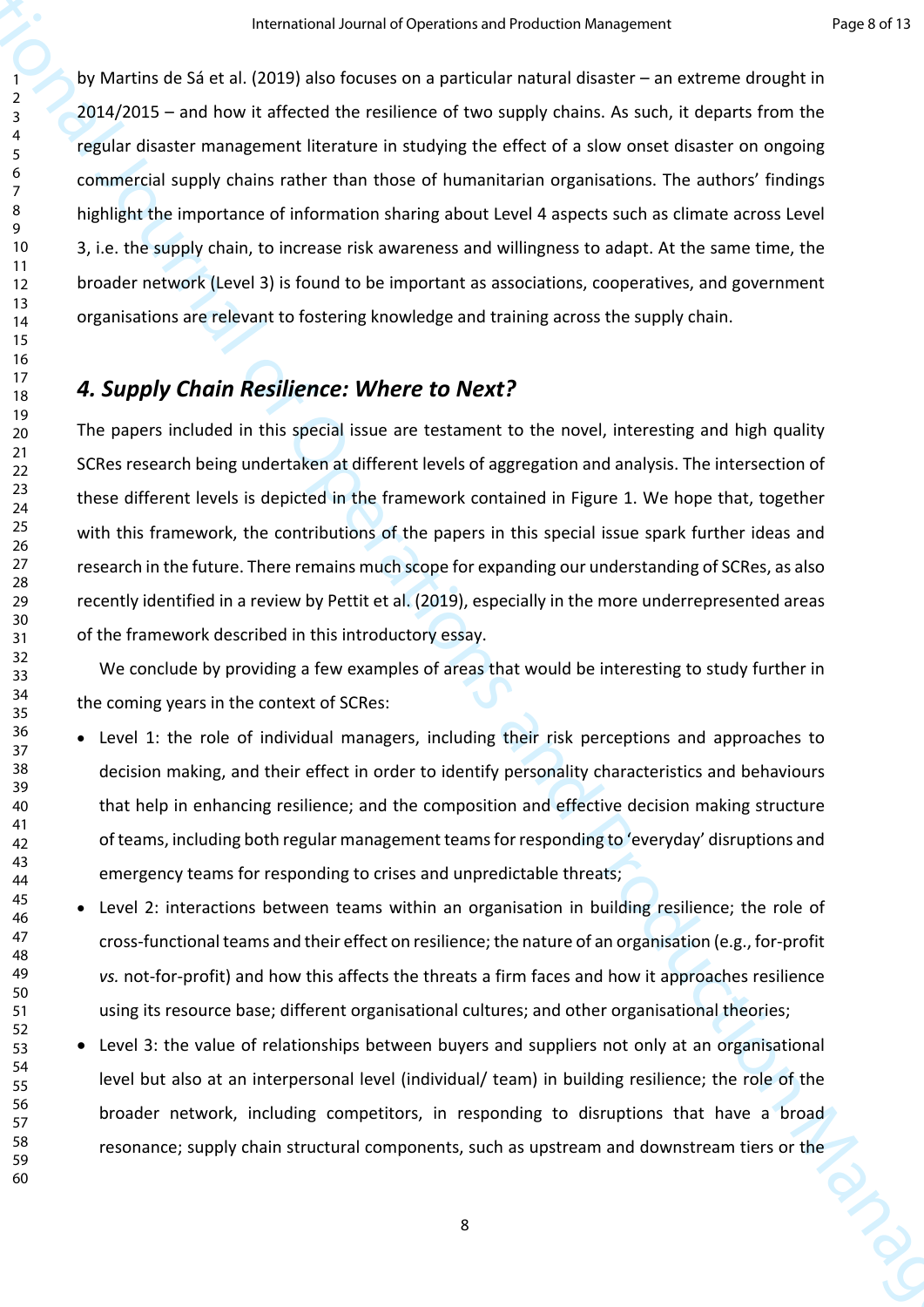length of a supply chain and their effect on resilience; and different levels of interdependencies between actors across the chain or network;

• Level 4: the study of different contexts and industry regulations and their effect on SCRes using relevant theories, including of institutional theory and embeddedness; and the role of policy in supporting the enhancement of SCRes.

# *Acknowledgements*

**Example 20**<br>
International Supple that and the effect on considerate and endomediate considerations<br>  $\frac{1}{2}$  and the multiple phase and the effect on the state of the effect on state sing<br>  $\frac{1}{2}$  and the multiple ph This special issue would not have been possible without the contribution made by an impressive team of expert reviewers who provided their time and insights to develop the submissions. We would like to acknowledge and thank the following reviewers: Ran Bhamra, Kate Blackmon, Constantin Blome, Emma Brandon-Jones, Manda Broekhuis, Raffaela Cagliano, Helena Carvalho, Sander de Leeuw, Thom de Vries, Hendryk Dittfeld, Christian Durach, Yiyi Fan, Brian Fynes, Christine Harland, Linda Hendry, Matthias Holweg, Marianne Jahre, Uta Juttner, Canan Kocabasoglu-Hillmer, Mike Lewis, Torbjorn Netland, Steve New, Nick Oliver, Damien Power, Sinead Roden, Cristina Sancha, Stefan Seuring, Pamela Sharkey-Scott, Martin Spring, Brian Squire, Mitchel van den Adel, Taco van der Vaart, Wout van Wezel, Andreas Wieland, Miriam Wilhelm, and Xuan Zhang. Finally, we would like to thank the Editors – Constantin Blome, Cristina Gimenez and Tobias Schoenhoerr – for their support and suggestions on this special issue.

# **References**

- Ali, A., Mahfouz, A., & Arisha, A. (2017). "Analysing supply chain resilience: integrating the constructs in a concept mapping framework via a systematic literature review". *Supply Chain Management: An International Journal*, *22*(1), 16-39.
- Ambulkar, S., Blackhurst, J. & Grawe, S. (2015). "Firm's resilience to supply chain disruptions: scale development and empirical examination". *Journal of Operations Management*, 33–34, 111–122.
- Bendoly, E., Donohue, K. L. & Schultz, K. L. (2006), "Behavior in operations management: Assessing recent findings and revisiting old assumptions". *Journal of Operations Management*, 24(6), 737-752.
- Blackhurst, J., Dunn, K. S., & Craighead, C. W. (2011). "An Empirically Derived Framework of Global Supply Resiliency". *Journal of Business Logistics*, 32(4), 374–391.
- Brandon-Jones, E., Squire, B., Autry, C. W. & Petersen, K. J. (2014). "A Contingent Resource-Based Perspective of Supply Chain Resilience and Robustness". *Journal of Supply Chain Management*, 50, 55–73.

Brusset, X., & Teller, C. (2017). "Supply chain capabilities, risks, and resilience". *International Journal of Production Economics*, *184*, 59-68.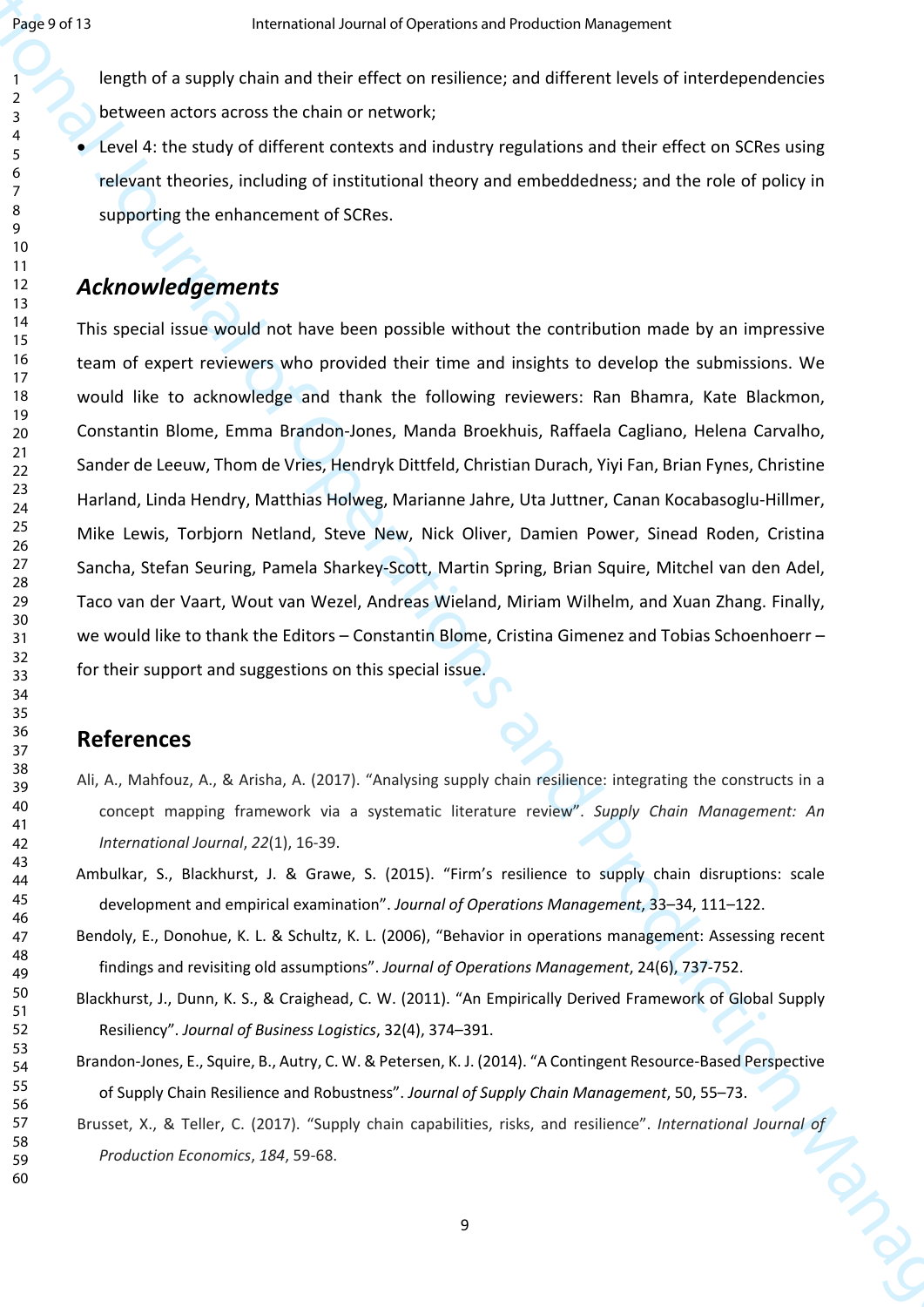- Business Continuity Institute (2018), "Supply chain resilience report 2018", 10th Annual Survey, available at: https://www.thebci.org/uploads/assets/uploaded/c50072bf-df5c-4c98-a5e1876aafb15bd0.pdf (last accessed 24 May 2019).
- Chowdhury, M. M. H., & Quaddus, M. (2017), "Supply chain resilience: Conceptualization and scale development using dynamic capability theory". *International Journal of Production Economics*, *188*, 185- 204.
- Christopher, M. & Peck, H. (2004), "Building the resilient supply chain". *International Journal of Logistics Management*, 15(2), 1-13.
- Craighead, C.W., Blackhurst, J., Rungtusanatham, M.J. & Handfield, R.B. (2007), "The severity of supply chain disruptions: design characteristics and mitigation capabilities". *Decision Sciences*, 38(1), 131-156.
- Croson, R., Schultz, K., Siemsen, E. & Yeo, M.L. (2013), ´Behavioral operations: The state of the field". *Journal of Operations Management*, 21(1-2), 1-5.

Day, J. M. (2014), "Fostering Emergent Resilience: The Complex Adaptive Supply Network of Disaster Relief". *International Journal of Production Research*, 52(7), 1970–1988.

- From the control burnal of Contribution of Management (and Management (and Management (and Management (and Management (and Management (and Management (and Management (and Management (and Management (and Management (and Ma Dubey, R., Gunasekaran, A., Childe, S. J., Fosso Wamba, S., Roubaud, D. & Foropon, C. (2019). "Empirical investigation of data analytics capability and organizational flexibility as complements to supply chain resilience". *International Journal of Production Research*, forthcoming.
	- Dufour, É., Laporte, G., Paquette, J. & Rancourt, M. È. (2018). "Logistics service network design for humanitarian response in East Africa". *Omega*, *74*, 1-14.
	- Erol, O., Sauser, B. & Mansouri, M. (2010), "A Framework for Investigation into Extended Enterprise Resilience". *Enterprise Information Systems*, 4(2), 111–136.
	- Fahimnia, B., & Jabbarzadeh, A. (2016). "Marrying supply chain sustainability and resilience: A match made in heaven". *Transportation Research Part E: Logistics and Transportation Review*, *91*, 306-324.
	- Fahimnia, B., Pournader, M., Siemsen, E., Bendoly, E. & Wang, C. (2019), "Behavioral Operations and Supply Chain Management–A Review and Literature Mapping". *Decision Sciences*, forthcoming.

Flynn, B. B., Huo, B., & Zhao, X. (2010), "The impact of supply chain integration on performance: a contingency and configuration approach". *Journal of Operations Management*, *28*(1), 58-71.

- Frohlich, M. T. & Westbrook, R. (2001). "Arcs of integration: an international study of supply chain strategies". *Journal of Operations Management*, *19*(2), 185-200.
- Gligor, D., Gligor, N., Holcomb, M. & Bozkurt, S. (2019), "Distinguishing between the concepts of supply chain agility and resilience: A multidisciplinary literature review". *The International Journal of Logistics Management*, 30(2), 467-487.
- Gölgeci, I. & Kuivalainen, O. (2019), "Does social capital matter for supply chain resilience? The role of absorptive capacity and marketing-supply chain management alignment". *Industrial Marketing Management*, forthcoming.<br> **Management**, forthcoming.<br> **10** *Management*, forthcoming.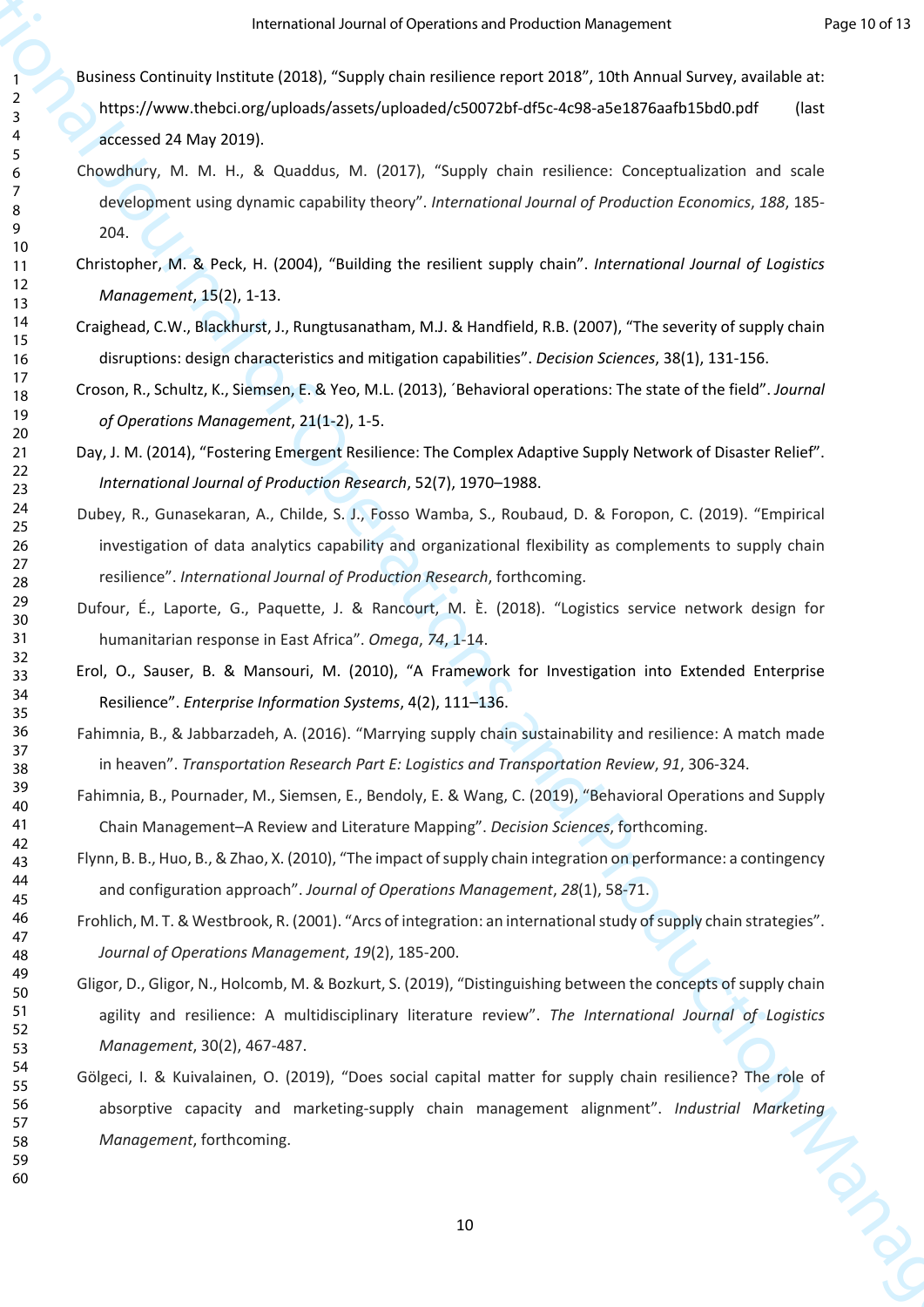- Hartmann, J. & Moeller, S. (2014), "Chain liability in multitier supply chains? Responsibility attributions for unsustainable supplier behaviour". *Journal of Operations Management*, *32*(5), 281-294.
	- Hendry, L. C., Stevenson, M., MacBryde, J., Ball, P., Sayed, M. & Liu, L. (2019), "Local food supply chain resilience to constitutional change: the Brexit effect". *International Journal of Operations & Production Management*, *39*(3), 429-453.
- Hohenstein, N.-O., Feisel, E., Hartmann, E. & Giunipero, L. (2015), "Research on the phenomenon of supply chain resilience: A systematic review and paths for further investigation". *International Journal of Physical Distribution & Logistics Management*, 45(1/2), 90 – 117.
- **IPSE 1973**<br> **INTERTAINMENTAL A Moon Constraint and Properation Scale Constraint Scale Constraint Scale Constraint Scale Constraint Scale Constraint Scale Constraint Scale Constraint Scale Constraint Scale Constraint Scal** Holguín-Veras, J., Taniguchi, E., Jaller, M., Aros-Vera, F., Ferreira, F. & Thompson, R. G. (2014), "The Tohoku disasters: Chief lessons concerning the post disaster humanitarian logistics response and policy implications". *Transportation research part A: policy and practice*, *69*, 86-104.
	- Ivanov, D. (2018), "Revealing interfaces of supply chain resilience and sustainability: a simulation study". *International Journal of Production Research*, *56*(10), 3507-3523.
	- Jüttner, U. (2005), "Supply chain risk management: understanding the business requirements from a practitioner perspective". *The International Journal of Logistics Management*, 16(1), 120-141.
	- Jüttner, U. & Maklan, S. (2011), "Supply chain resilience in the global financial crisis: an empirical study". *Supply Chain Management: An International Journal*, 16(4), 246-259.
	- Kamalahmadi, M. & Parast, M.M. (2016), "A review of the literature on the principles of enterprise and supply chain resilience: Major findings and directions for future research". *International Journal of Production Economics*, 171(1), 116-133.
	- Kochan, C. G. & Nowicki, D. R. (2018), "Supply chain resilience: a systematic literature review and typological framework". *International Journal of Physical Distribution & Logistics Management*, *48*(8), 842-865.
	- Kovács, G. & Spens, K.M. (2007), "Humanitarian logistics in disaster relief operations". *International Journal of Physical Distribution & Logistics Management*, 37(2), 99-114.
	- Kunz, N., Van Wassenhove, L.N., Besiou, M., Hambye, C. & Kovács, G. (2017), "Relevance of humanitarian logistics research: best practices and way forward". *International Journal of Operations & Production Management*, 37(11), 1585-1599.
	- Leat, P. & Revoredo-Giha, C. (2013), "Risk and Resilience in Agri-food Supply Chains: The Case of the ASDA PorkLink Supply Chain in Scotland". *Supply Chain Management: An International Journal*, 18( 2), 219–231.
	- Lee, H. L., Padmanabhan, V. & Whang, S. (1997), "Information distortion in a supply chain: the bullwhip effect". *Management Science*, *43*(4), 546-558.
	- MacDonald, J.R., Zobel, C. W., Melnyk, S. A. & Griffis, S. E. (2018), "Supply chain risk and resilience: theory building through structured experiments and simulation. *International Journal of Production Research*,<br>56(12), 4337-4355. (12), 4337-4355.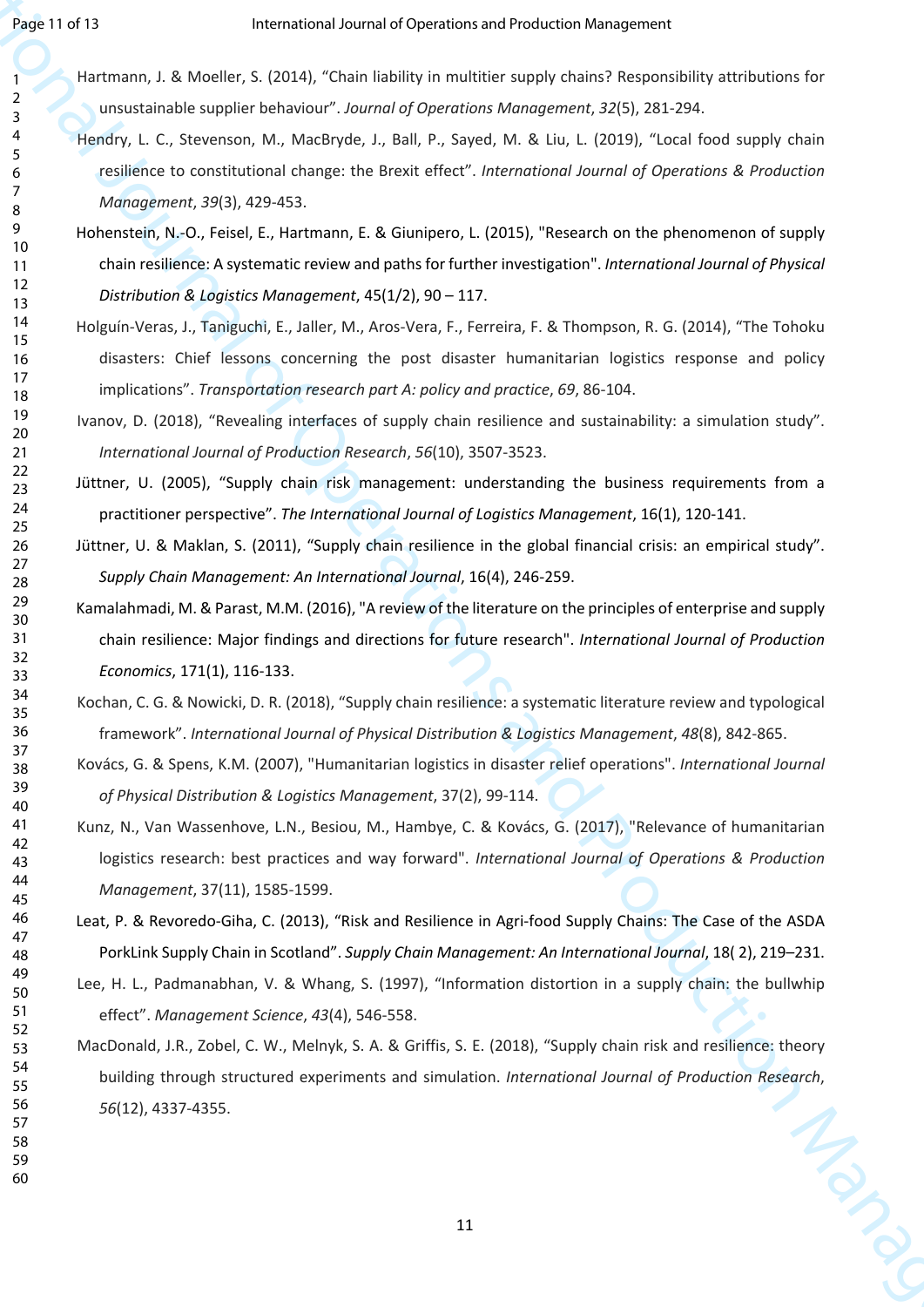- Martins de Sá, M., Laczynski de Souza Miguel, P., Peregrino de Brito, R. & Farias Pereira, S.C. (2019), "Supply chain resilience: the whole is not the sum of the parts*", International Journal of Operations & Production Management.*
- Melnyk, S.A., Closs, D.J., Griffis, S.E., Zobel, C.W. & MacDonald, J.R. (2014), "Understanding supply chain resilience". *Supply Chain Management Review*, 18(1), 34–41.
- Min, H. (2019), "Blockchain technology for enhancing supply chain resilience". *Business Horizons*, *62*(1), 35- 45.
- International Journal of Contribution And Postable Valence<br>
Valence is a static formulation of Contribution Management<br>
2. Channel Control And Management And Management And Management And Management And Management And Man Papadopoulos, T., Gunasekaran, A., Dubey, R., Altay, N., Childe, S. J. & Fosso-Wamba, S. (2017), "The role of Big Data in explaining disaster resilience in supply chains for sustainability". *Journal of Cleaner Production*, , 1108-1118.
	- Perry, M. (2007), "Natural disaster management planning: A study of logistics managers responding to the tsunami". *International Journal of Physical Distribution & Logistics Management*, *37*(5), 409-433.
	- Pettit, T. J., Croxton, K. L. & Fiksel, J. (2019), "The Evolution of Resilience in Supply Chain Management: A Retrospective on Ensuring Supply Chain Resilience". *Journal of Business Logistics*, 40(1), 56-65.
	- Polyviou, M., Croxton, K.L. & Knemeyer, A.M. (2019), "Resilience of medium-sized firms to supply chain disruptions: the role of internal social capital", *International Journal of Operations & Production Management.*
	- Ponomarov, S.Y. & Holcomb, M.C. (2009), "Understanding the concept of supply chain resilience". *The International Journal of Logistics Management*, 20(1), 124-143.
	- Purvis, L., Spall, S., Naim, M. & Spiegler, V. (2016), "Developing a resilient supply chain strategy during 'boom' and 'bust'". *Production Planning & Control*, 27(7-8), 579-590.
	- Rubbio, I., Bruccoleri, M., Pietrosi, A., & Ragonese, B. (2019), "Digital health technology enhances resilient behaviour: evidence from the ward", *International Journal of Operations & Production Management*.
	- Scholten, K., Sharkey-Scott, P. & Fynes, B. (2014), "Mitigation processes antecedents for building supply chain resilience". *Supply Chain Management: An International Journal*, 19(2), 211–228.
	- Scholten, K. & Schilder, S. (2015), "The role of collaboration in supply chain resilience". *Supply Chain Management: An International Journal*, 20(4), 471–484.
	- Scholten, K., Sharkey Scott, P., & Fynes, B. (2019), "Building routines for non-routine events: supply chain resilience learning mechanisms and their antecedents". *Supply Chain Management: An International Journal*, 24(3), 430-442.
		- Sheffi, Y. (2005), *The resilient enterprise: overcoming vulnerability for competitive advantage.* Cambridge, MA: MIT Press.
		- Sheffi, Y. & Rice Jr, J. B. (2005), "A supply chain view of the resilient enterprise". *MIT Sloan management review*, *47*(1), 41-48.
	- Stevenson, M., & Busby, J. (2015), "An exploratory analysis of counterfeiting strategies: Towards counterfeitresilient supply chains." *International Journal of Operations & Production Management,* 35(1), 110-144.